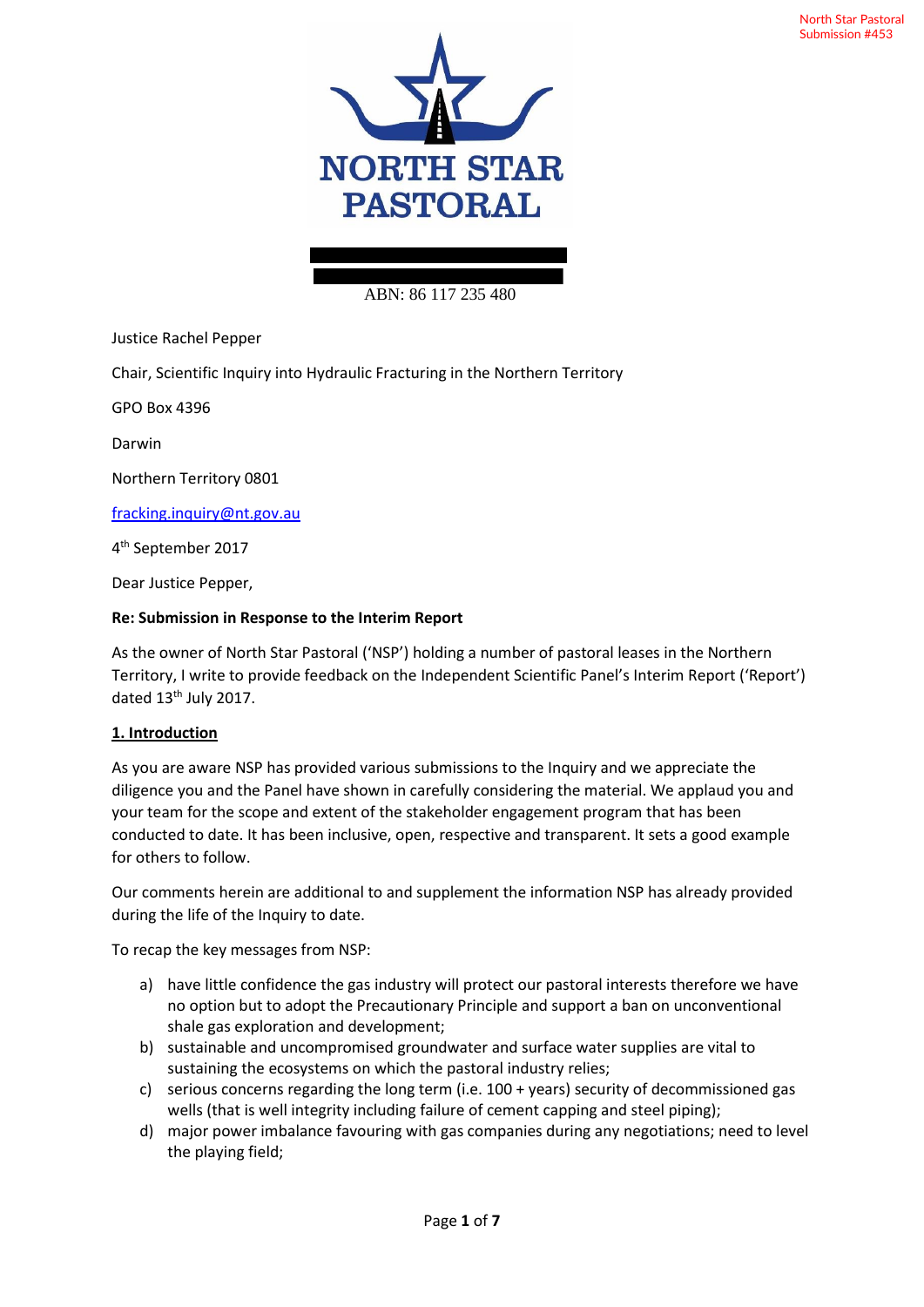- e) serious concerns regarding surface activities on land and attendant risks and liabilities; lack of insurance for damages;
- f) reform the environmental impact assessment ('EIA') process: little trust that the system is fair, open, transparent, robust and accountable; and
- g) There is no national gas 'crisis': Governments and companies chose to send gas overseas instead of providing for the domestic market. They can now be held accountable to redirect Australian gas for domestic supply. Thus mis-management is no reason to pressure the NT to pursue onshore unconventional gas development.

Below we make some specific comments pursuant to material contained in the Report, plus offer a number of recommendations for your consideration.

## **2. Comments**

## *a) How decisions are made*

Australian society is generally of the view that major decisions, such as whether or not to allow onshore unconventional gas development, is an arrangement pre-determined behind closed doors by big business and government. Based on history there is every reason for the community to feel this way. And the general public is disenchanted that this is 'how the system works'.

We are pleased with the attention you are applying to regulatory reform and encourage you to attempt to drive fundamental and profound change in this arena to deliver a fairer, more open and inclusive process. This will then set a new framework and process for 'how things get done'.

In the case of major projects, governments often spruik how rigorous and comprehensive the consent conditions are. Unfortunately, the rhetoric surrounding the consent is often not matched by the follow-up monitoring, compliance and enforcement of conditions. Government agencies with these responsibilities are notoriously under-resourced, in terms of staff, technology and funds. Government's respond to pressure from business about overzealous regulators by cutting budgets. The community is thus distrustful of the current system and we encourage you and your Panel, with all the power and influence it can muster, to break this mold and to reform the system.

## *b) Impacts from increased frequency, duration and intensity of cyclones*

Cyclones and storms are likely to increase in frequency, duration and intensity, thanks to climate change. The shale gas industry seeks to operate in parts of the Northern Territory that experience a tropical wet season which involves cyclones from time to time. NSP encourages the Inquiry to carefully consider the risks associated with the increased frequency and intensity of storms, the resultant damage and the consequential environmental, social and economic impacts. A case study worth examining is Hurricane Harvey, a 1-in-1,000 years storm event that hit Texas in August 2017. The devastation wreaked on the local oil and gas industry has been incalculable. What are the lessons from this event for the Northern Territory? Closer to home, Cyclone Cook hit the Bay of Plenty in New Zealand in April 2017. It was a 1-in-50 years storm event. Climate change is already making its presence felt so it would be prudent for the Northern Territory Government to be responding now.

Because of the emerging climate change risks, and learning from the US experience, it should be untenable for the industry to be permitted to operate in the designated wet season in the Northern Territory.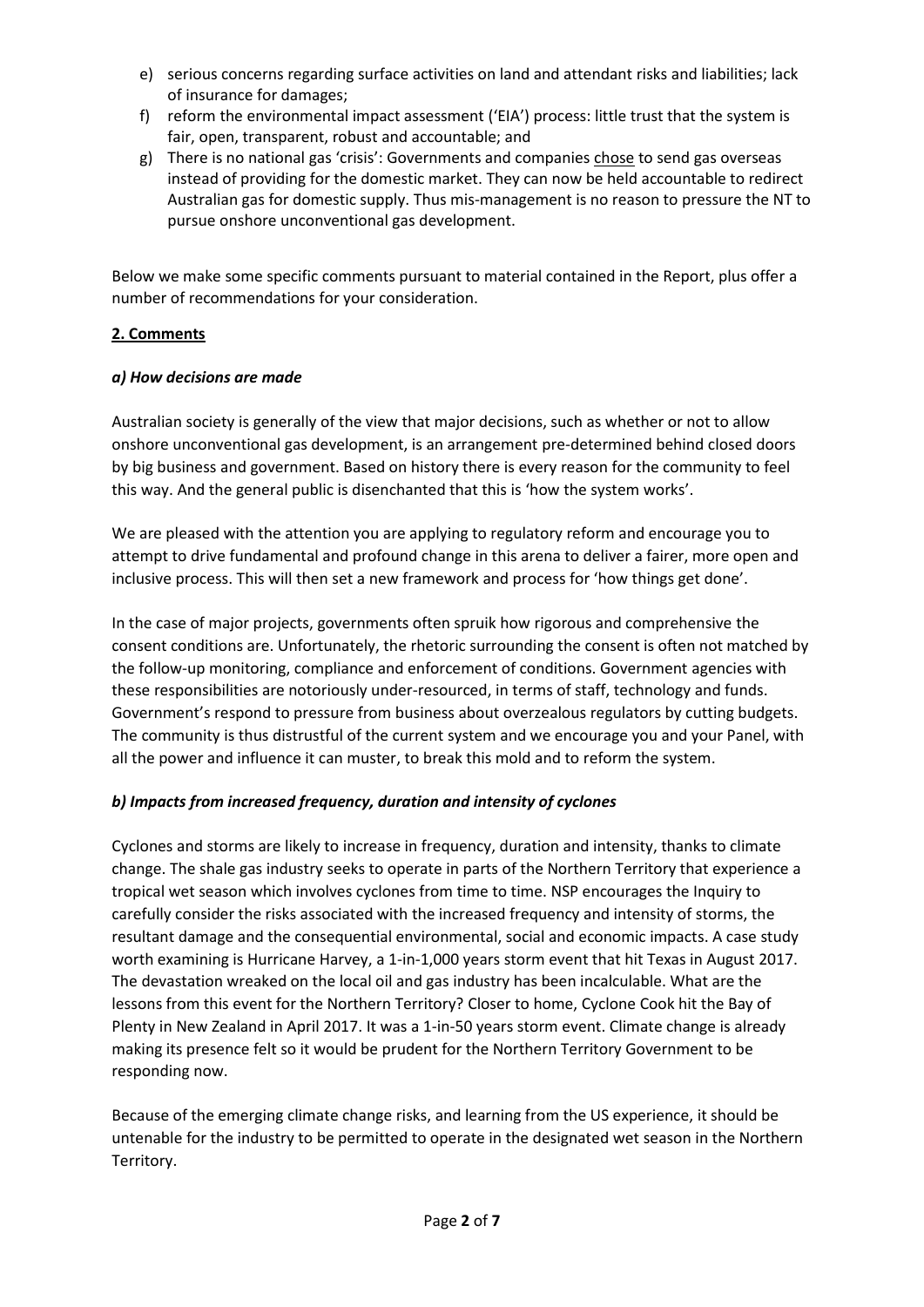Furthermore, all infrastructure and equipment that may be left in-situ in the wet season must be designed to withstand the potential impacts of storms - flooding and high winds - that are being predicted for 50 – 100 years into the future. The use of wastewater evaporation ponds should be prohibited for use in the wet season zone for obvious reasons.

Some gas companies are indicating they will seal access roads on pastoral lands to allow wet season access. Roads are but one element; creek crossings are just as relevant. In many cases creeks and waterways would require very substantial bridges and embankments to permit wet season access. The economic costs of such would render the industry even more economically unsustainable than it is now.

NSP would welcome this issue receiving even more scrutiny by the Inquiry. We encourage the Panel to examine what impact flooding and wind speeds to levels never seen before arising as a consequence of climate change will have on the proposed gas industry.

## *c) Hydraulic fracturing and access during the wet season*

Page 54 of the Report states the Panel's preliminary view is that fracking during the wet season should be 'minimised'. NSP urges that fracking during the wet season be prohibited for the reasons enunciated above.

Also, access during the wet season should be prohibited because of logistical issues with road impassability and flooded creek crossings. Whilst roads may be able to be sealed, the bigger issue is the infrastructure upgrades required to design and build bridges and related embankments to cope with increased flooding due to climate change.

# *d) Long term integrity of the cement plug and well piping*

Page 58 of the Report notes that the major gas companies have not commented on how long the integrity of cement plugs and well casings can be assured. NSP submits this is because they don't really know or the information they have won't assist their bid to develop the industry.

Furthermore, the consequences of failure may well occur after they have departed the scene, and possibly escaped liability. NSP recommends that no approval be given to allowing development of the industry until this matter is resolved to a very high level of confidence.

## **3. Recommendations**

Whilst NSP strongly opposes the development of the onshore unconventional gas industry in the Northern Territory, if the Inquiry is of a mind to not prohibit the industry but rather allow it to proceed, then we offer below some recommendations for the Panel's consideration.

## **A. Whole of Government Policy**

1) That the Government prepare and implement a climate change policy that, as one of its elements, recognises cyclones and storms are likely to increase in frequency, duration and intensity causing increased damage and destruction. As a consequence therefore of the attendant risks associated with more severe flooding and wind speeds, any onshore unconventional gas industry must meet more robust regulatory standards designed to withstand the changes in climate anticipated 50-100 years into the future.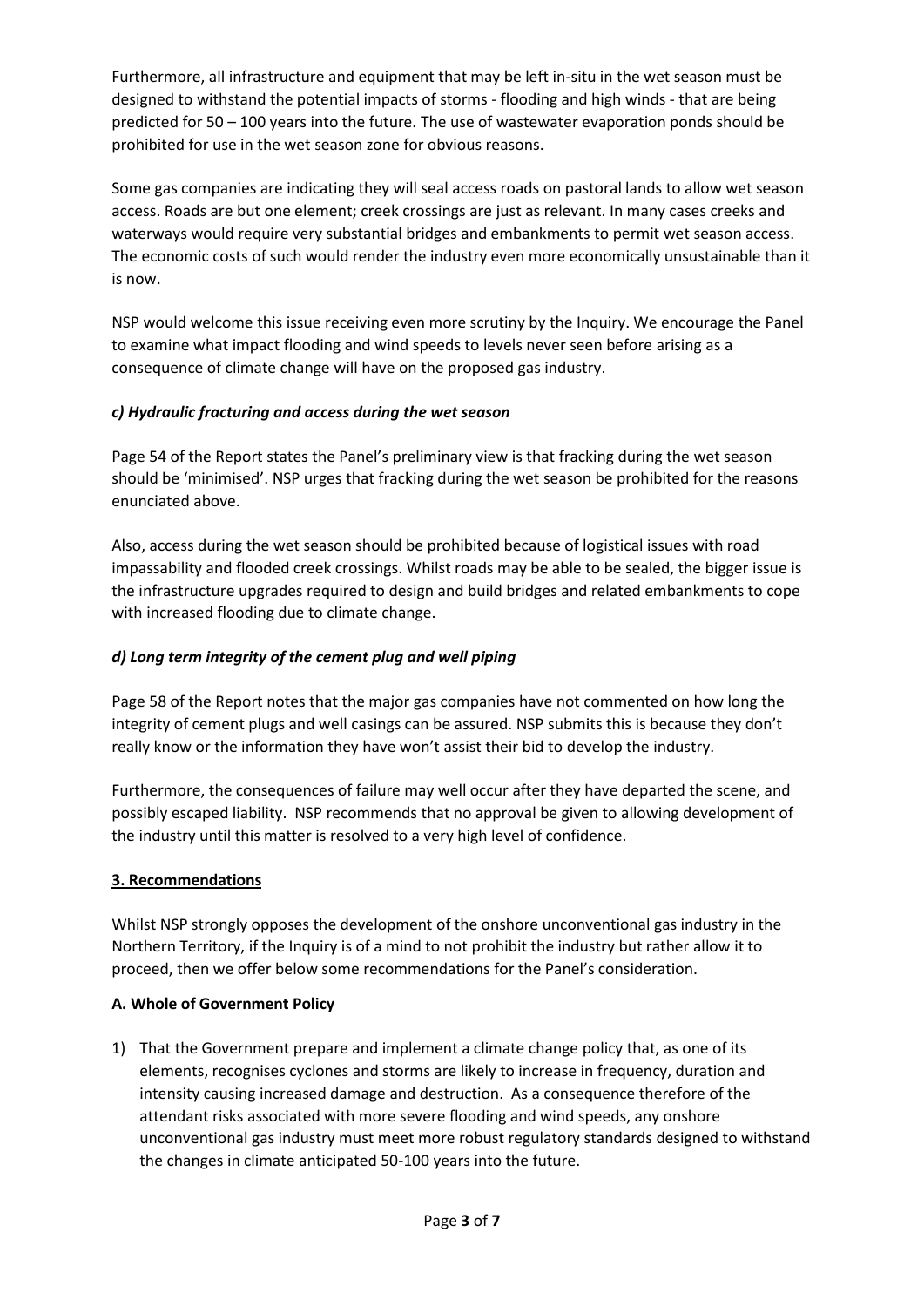'Future climate proofing' to be applied to systems and infrastructure design, construction processes, building materials and the environment in which a structure is built. Decisions about what and how to build infrastructure must take into account lifespan (usually several decades), life-cycle maintenance costs and return on investment.

NSP refers you to the National Climate Change Adaptation Research Facility Policy Guidance Brief 7 'Climate Proofing Australia's Infrastructure' for more details. The link is: https://www.nccarf.edu.au/sites/default/files/attached files publications/INFRASTRUCTURE A 4-Webview.pdf

- **2)** That the full cost to Government of the range of planning and assessment, regulation and management activities associated with allowing the onshore unconventional gas industry must be fully covered by user-pays fees. These are separate from royalties and taxes paid by the industry. The Government must declare detailed information on this matter as part of the annual budget process.
- 3) That the Government establish as a precondition to permitting the onshore unconventional gas industry - a single independent regulator. This body to comprise experts from relevant disciplines, including the earth and environmental sciences and engineering, biological sciences, social sciences and economics (including taxation and carbon risk pricing). The body to equally consider scientific and social sciences to ensure the values and aspirations of local communities are duly considered in future land use planning. The regulator must also be resourced with strong and effective compliance monitoring and enforcement capability.

The functions of this body to advise Government:

- a) on the planning, assessment and management of the industry in the NT through an Annual Statement presented to Parliament;
- b) on processes for characterising and modelling the natural hydrogeology in said regions;
- c) on new science and technology developments relevant to managing the industry; and
- d) on specific research that needs to be commissioned regarding the onshore unconventional gas industry.
- 4) That a third party merit review process in the courts be allowed so parties can challenge the factual basis of any development decisions. In Australia's democratic society this provision is important and will reduce the scope for opaque deals between proponents and government and catch poor decisions.
- 5) That the Government introduce to relevant government departments internal and external measures to protect against regulatory capture. Regulatory capture occurs when regulatory agencies change over time and move from acting in the public interest (their assigned statutory function) to promoting or advancing the interests of industries they are supposed to be regulating.

## **B. Environmental Impact Assessment**

1) That NT project planning and assessment law be amended to mandate an Ecologically Sustainable Development (ESD) approach to project assessment decisions and adoption of the Precautionary Principle. The 'public interest' criteria to be redefined from the typical short-term jobs and royalties rationale to alignment with ESD principles instead;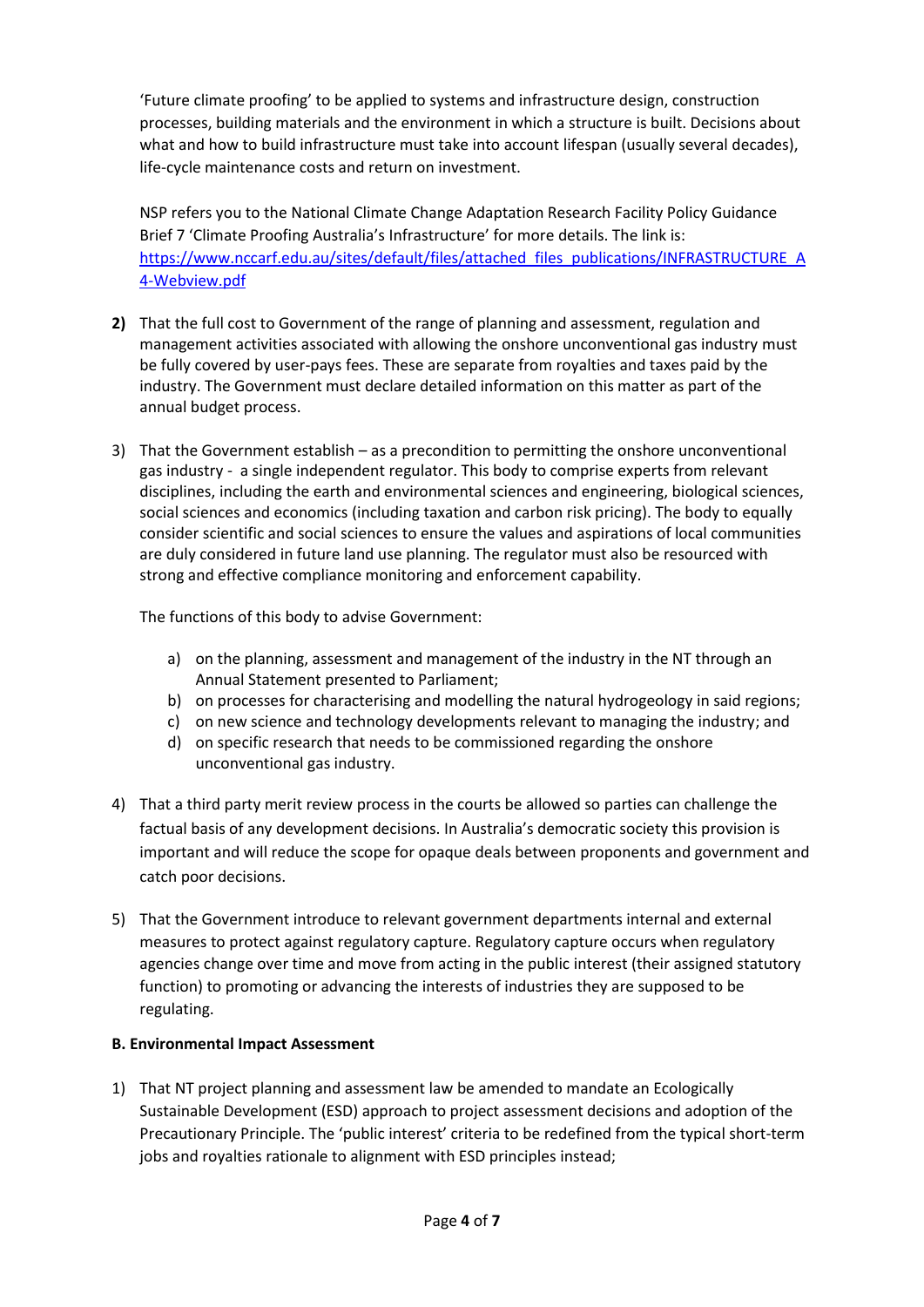- 2) That for onshore unconventional gas development the burden of proof to be reversed. Resources and other laws to be amended so that instead of the pastoralist having to prove that the proponent has caused water, land, air or noise impacts, the proponent is to prove that it has not caused impacts;
- 3) That the regulator adopts new remote monitoring technology (e.g. drones, on-site and vehicle mounted cameras, water, noise and dust loggers) and have laws changed so can use such technology in its regulatory functions;
- 4) That any approval for a project includes a condition that proponents install sensitive and sophisticated water, land and air monitoring equipment that provides instant and real-time data that is easily and readily able to be interrogated remotely. The proponent to pay the sum of money that such a system would cost to purchase, install, monitor and maintain;
- 5) That the planning, assessment and determination of a proposed onshore unconventional gas project feature the following:
	- a) priority given to avoidance of impacts before progressing through minimisation to management. That the environmental impacts are internalised to the project thus avoiding 'outsourcing' to neighbouring land and land users and the broader community;
	- b) robust, transparent, specific and measurable consent conditions rather than general or vague requirements that can be interpreted by proponents to their advantage;
	- c) consent conditions include a requirement for an Independent Environmental Audit every two years;
	- d) assessment of cumulative impact of projects;
	- e) regulators have the right to amend project consent conditions up to five years after the commencement of construction to accommodate findings based on reviews of actual performance. Is necessary because the modelling in a proponent's EIS tends to favour the developer and there are financial benefits in predicting lesser impacts;
	- f) stakeholder engagement activities undertaken during the EIS process to include up front project design and scoping, continue throughout all phases of the EIA, with measurement of the effectiveness of the engagement process based on project co-design outcomes that build trust and goodwill and deliver capacity and governance in institutions.
- 6) That the Government undertake an independent peer reviews of the key components of the EIS of projects.
- 7) That the Government introduce a Development Assessment Commission ('DAC') charged with reviewing and determining the applications of major projects. Chaired by a Judge or pre-eminent lawyer, its process to be where statements of claim and counter claim by the various parties can be interrogated and cross examined. Parties would be able to be self-represented and the legal rules of evidence not apply. Members of the DAC would be appointed via an independent, transparent process, say on the recommendation of relevant professional bodies.
- 8) That the Government introduce a third party merit review process so parties can challenge the factual basis of any development decisions in the courts.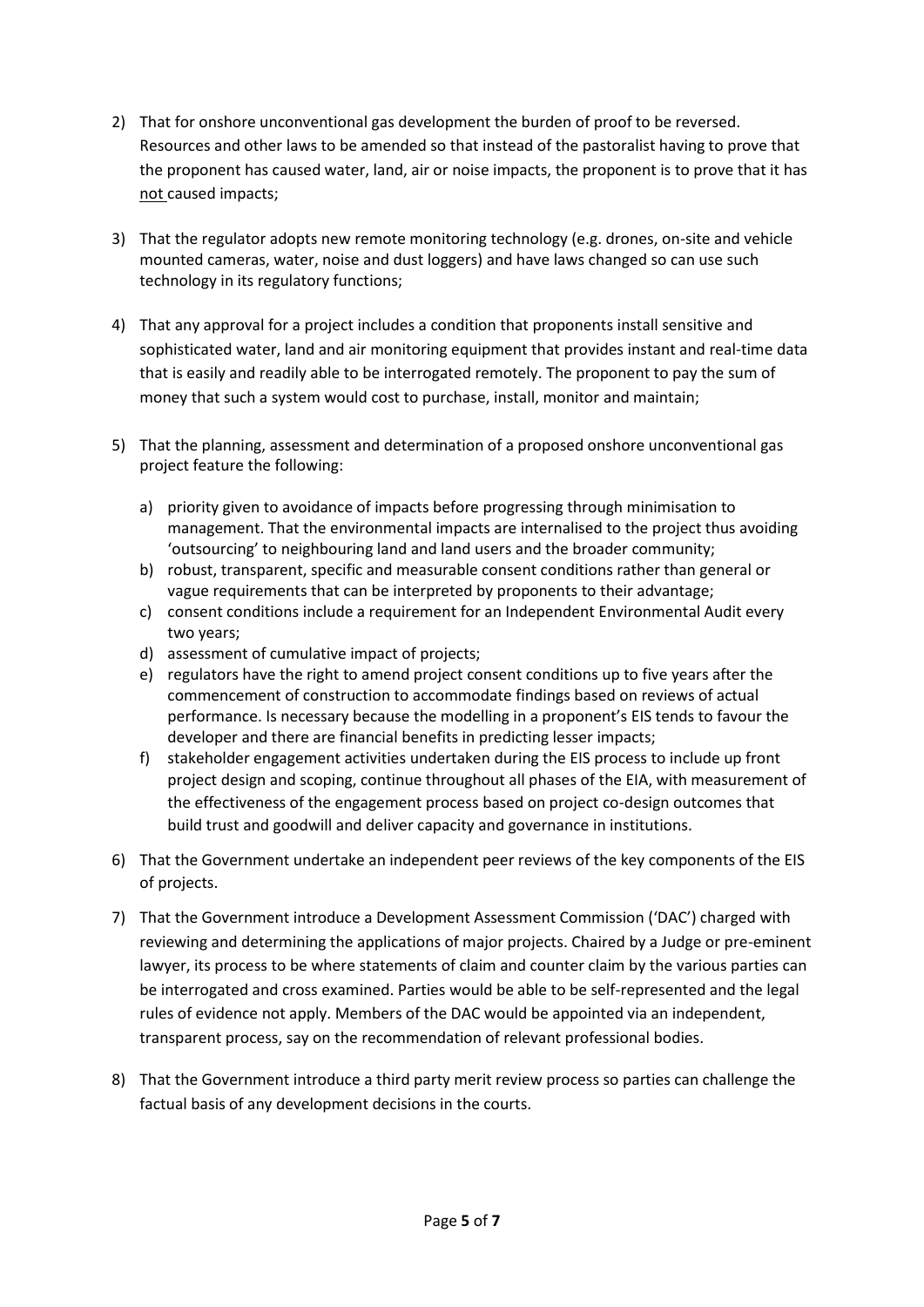#### **C. Protection of Landholder's Rights**

1) That the relevant legislation to protect pastoralist rights is strengthened and reformed to provide an equitable balance and fair and transparent process when engaging with gas extraction companies in relation to land access, compensation and any disputes. Specifically, that:

a) pastoralists are at liberty to say "yes" or "no" to the conduct of gas exploration and/or operations on their land; and

b) there will be fair and transparent Land Access Principles, modelled on the agreement on land access for CSG operations in NSW signed on 28<sup>th</sup> March 2014 by Santos and AGL and landholder representatives NSW Farmers, Cotton Australia and the NSW Irrigators Council.

2) That a wholly independent, appropriately resourced statutory body headed by a Pastoral Lands Commissioner be established that will act to protect the interests of pastoralists in negotiations with the onshore unconventional gas industry. Pastoralists to have access to dispute resolution activities paid for by the industry. The Commissioner to report annually to Parliament.

#### **D. Water Resources Management**

1) That a proponent to undertake a comprehensive baseline monitoring program to collect data for our years prior to any proposed onshore unconventional gas project being considered.

#### • *Hydraulic fracturing during the wet season*

1) That fracking during the wet season is prohibited for the reasons enunciated above (i.e. the increasing risks of extreme flooding and high winds from increased frequency, intensity and intensity of cyclones and other storms).

## • *Long term integrity of the cement plug and well piping*

1) That development of the onshore unconventional gas industry is prohibited until such time, if ever, that the industry can demonstrate to a very high level of confidence that the integrity of cement plugs and well casings can be assured for 100 + years.

#### **E. Exploration & Production Technical Standards**

- 1) That the Govt prepare an industry-wide code of practice, with input and sign off from all relevant stakeholders, including pastoralists, for the exploration, production and impact management of onshore unconventional gas activities, specifically including requirements for best practice in:
	- a) well integrity (beyond 100 years)
	- b) hydraulic fracturing activities
	- c) produced water
	- d) fugitive emissions
	- e) well decommissioning and long-term security (that is up to and beyond 100 years)
	- f) legacy issues and abandoned wells
	- g) baseline and ongoing monitoring
	- h) rehabilitation